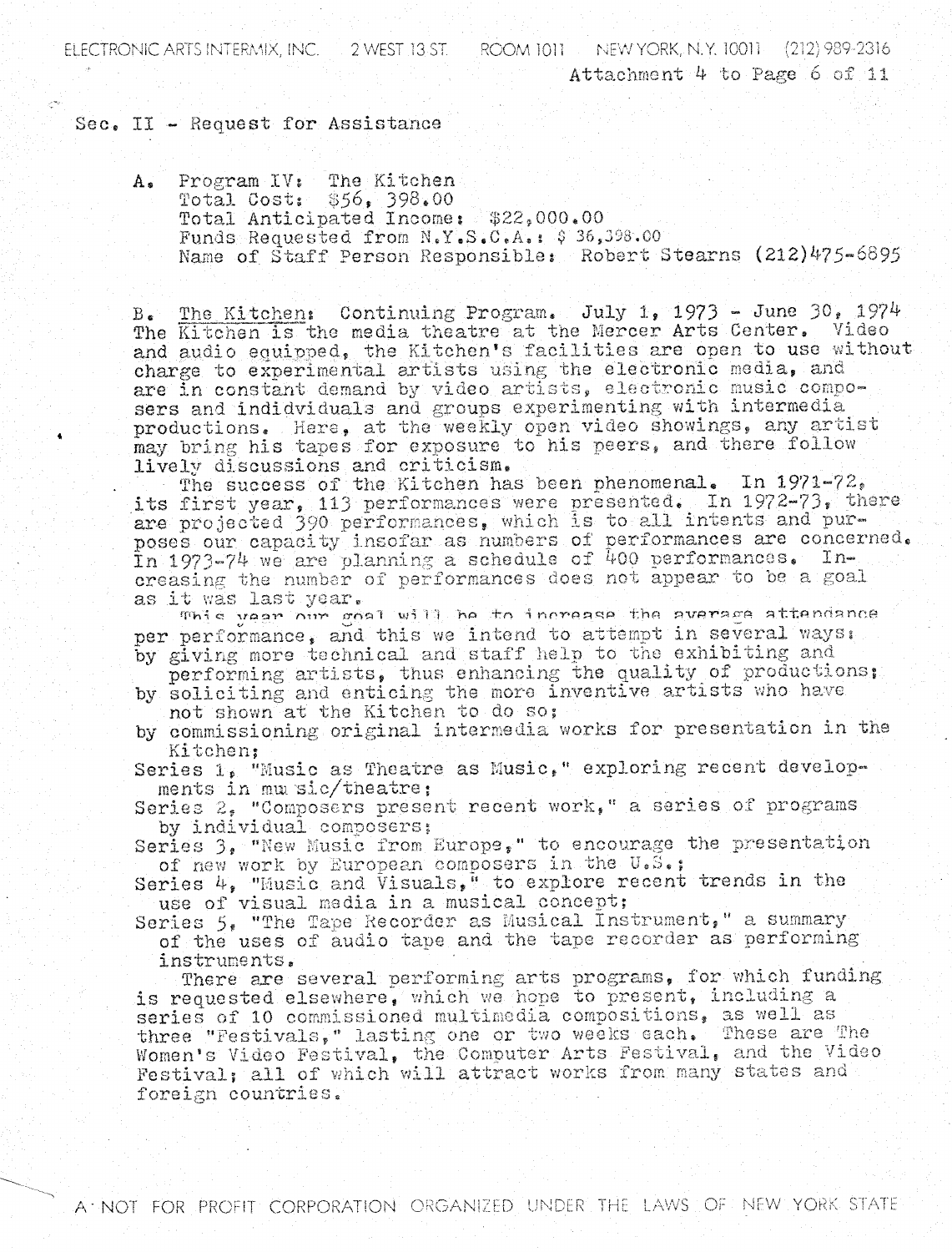## Sec. II - Request for Assistance

Effective in March, '73, we plan to consolidate and enlarge our advertising and publicity to include a  $\frac{1}{2}$  column ad in the Village Voice listing all each week's programs at the Kitchen, and to produce the monthly Kitchen calendar, which has proven so effective (in February we printed 2500, and ran out before the month We have been most fortunate in attracting the attenwas  $out)$ . tion of the press. Since September, we have had no less than  $8$ reviews in the NY Times; 6 in the Village Voice, and a very nice notice in the New Yorker and New York Magazine. In addition to which, we received a nice write-up in Sec. 2 of the Sunday Times, complete with photo. Examples are attached.

By such careful and selected programming designed to continue our original concern with creative experimentation we expect simultaneously to develop a broader audience and to reach more artists.

The success of the Kitchen has brought problems. Woodie and Steinna Vasulkas, the founders of the Kitchen, who nursed and nourished it along in its formation and first year are withdrawing to devote their time to other tasks. In order to continue the operation of the Kitchen, we have been forced to add to the staff a Program Co-ordinator and Business Manager, Robert Stearns, at a stipend of \$5000 per year. The Intermedia and Music programs have become so important and complex, that in order to continue these, we have had to retain a Performing Arts Director, Jim Burton, at a stipend of \$4200 per year, instead of leaving this function up to a bolunteer, as formerly.

In addition, much of the electronic equipment has been lent to the Kitchen, mostly by the Vasulkas and Michael Tschudin. Now the owners wish to reclaim their own equipment, and the two requests for equipment (video and audio) are mainly to replace this borrowed equipment, and also to replace some of our own equipment which has suffered from wear and tear and is no longer suitable for our use.

It has been the policy of the Kitchen to make no charge for the use of its staff and facilities to the artists who present their works, and it has also been the policy to share on a fiftyfifty basis the gate receipts with these participating artists to help them defray their expenses in showing at the Kitchen, while we use our share to meet our advertising and publicity expenses and (if any remains) our miscellaneous operating expenses. We hope that we can maintain these policies, as they are the staff of life to our personnel, our volunteers, our supporters and to the artists themselves.

## C. 1. Expense Budget

a. Personnel:

| Program Director (Stearns)                  | $-5,000.00$  |
|---------------------------------------------|--------------|
| Video Program Director (Bapat)              | 4,200.00     |
| Performing Arts and Music Director (Burton) | $4,200,00$ x |
| Special Events Director (Devyatkin)         | 1,750.00     |

A NOT FOR PROFIT CORPORATION ORGANIZED UNDER THE LAWS OF NEW YORK STATE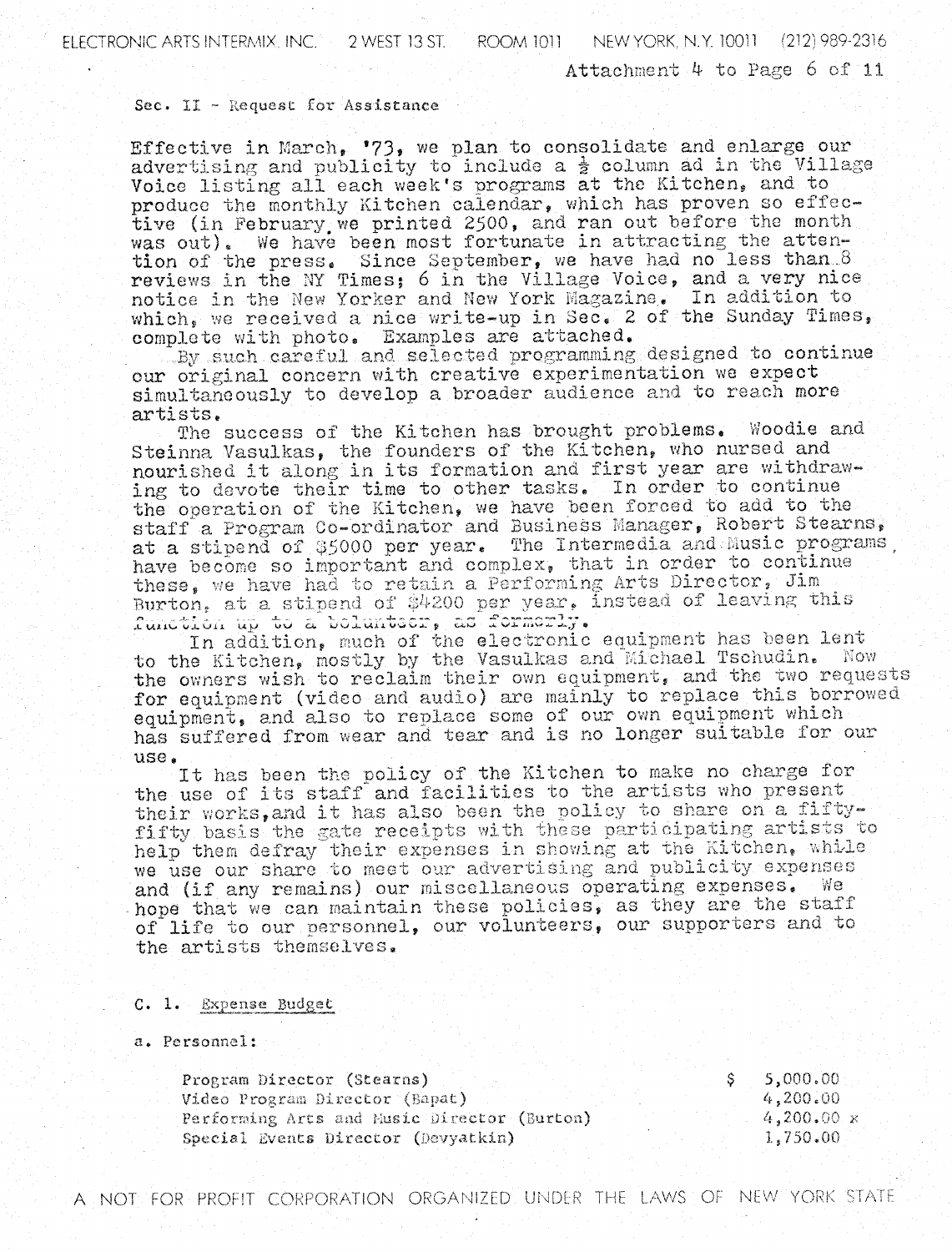| ELECTRONIC ARTS INTERMIX, INC. 2 WEST 13 ST.          | ROOM 1011 NEW YORK, N.Y. 10011 (212) 989-2316 |                             |
|-------------------------------------------------------|-----------------------------------------------|-----------------------------|
| Sec. II - Request for Assistance.                     | Attachment 4 to Page 6 of 11                  |                             |
| a. Personnel (cont'd)                                 |                                               |                             |
| Fees to participating artists<br>Part time Secretary  |                                               | \$10,000.00<br>2,000.00     |
|                                                       |                                               | \$27,150.00                 |
| Outside Professional Services:<br>ь.                  |                                               |                             |
| Technical Assistance                                  | \$.                                           | 1,450.00<br>x               |
| Editing                                               |                                               | 360.00                      |
|                                                       |                                               | \$1,810.00                  |
| c. Equipment Purchase:                                |                                               |                             |
| Video:                                                |                                               |                             |
| 1 Camera Sec-up                                       | \$.                                           | 1,161.00                    |
| 1 6x18 Matrix Color Video Switcher                    |                                               | 708.00                      |
| 2 Color Monitors (RCA)                                |                                               | 735.00                      |
| 1 Colorizer                                           |                                               | 800.00                      |
| 1 Portapack Complete Camera                           |                                               | 1,474.00                    |
| 1 Special Effects Generator (used)                    |                                               | 250.00                      |
| 1 Sony Cassette Playback Deck                         |                                               | 650.00                      |
| Cables                                                |                                               | 200.00                      |
| Wide Angle Lens                                       |                                               | 250,00                      |
|                                                       | S.                                            | 6,228.00                    |
| Audio:                                                |                                               |                             |
| 4 JBL Speakers                                        | S.                                            | 1,850.00                    |
| 4 AKG Condenser Mikes                                 |                                               | 600.00                      |
| 1 Patch Panel                                         |                                               | 100.00                      |
| 1 Manual Turntable                                    |                                               | 100.00                      |
| 1 Mic. Mixer                                          |                                               | 100.00                      |
| Camera Ext. Cables                                    |                                               | 100.00                      |
| 4 Mike Stands                                         |                                               | 160.00                      |
| Cables & Misc.                                        |                                               | 300.00                      |
|                                                       |                                               | 600.00                      |
| Lighting and Misc.                                    |                                               |                             |
|                                                       |                                               | $\frac{1}{2}$ , 910.00 x    |
|                                                       | Total Equip. \$ 10, 138.00                    |                             |
| d. Space, Facility, Real Estate Rental                |                                               |                             |
| Kitchen Rental                                        |                                               | \$8,000.09                  |
| Advertising, Promotion, and Public Relations<br>$f$ . |                                               |                             |
| Village Voice Ad (40 at \$100 $\circledcirc$ )        |                                               | \$4,000.00                  |
| Calendar (10 at $$140 \text{ } \textcircled{e}$ )     |                                               |                             |
|                                                       |                                               | $\frac{1,400.00}{5,400.00}$ |
|                                                       |                                               |                             |
| Remaining Operating Expenses:<br>ε.                   |                                               |                             |
| Tapes to document performances                        | \$.                                           | 1,200.00                    |
| Props and materials                                   |                                               | 250.00 x                    |
| Mailings                                              |                                               | $80.00 \times$              |
| Equipment Rental                                      |                                               | 300.00                      |
|                                                       |                                               |                             |
| Cataloguing                                           |                                               | 120.00                      |
| Liability Insurance                                   |                                               | 250.00                      |
|                                                       |                                               |                             |

A NOT FOR PROFIT CORPORATION ORGANIZED UNDER THE LAWS OF NEW YORK STATE